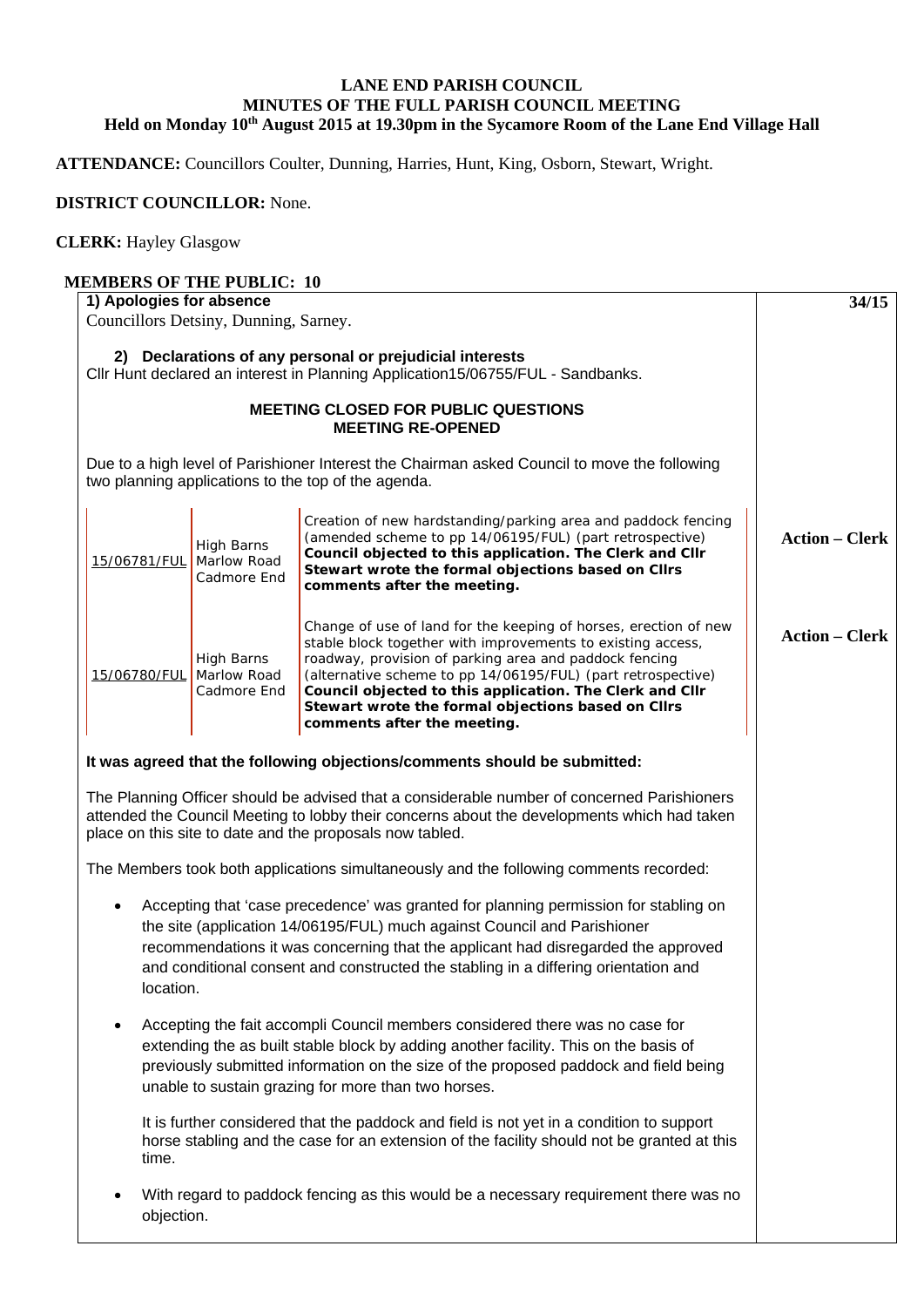| Papers advising on horse stable manure management were tabled by a member of the<br>$\bullet$<br>public, which included mechanical management, and these available to the Planning<br>Officer if required.                                                                                                                                                                                                                                                                                                                                                                                                                                                                                                                                           | 35/15                                                                   |
|------------------------------------------------------------------------------------------------------------------------------------------------------------------------------------------------------------------------------------------------------------------------------------------------------------------------------------------------------------------------------------------------------------------------------------------------------------------------------------------------------------------------------------------------------------------------------------------------------------------------------------------------------------------------------------------------------------------------------------------------------|-------------------------------------------------------------------------|
| The introduction of a septic tank does not seem to be a known requirement for stable<br>management and is not referred to as being a necessary provision (The Klargester<br>septic tank is not in any way a specialist item).<br>Council members considered this was an installation being provided for a future use of<br>the site and until that use is submitted and declared, permission to install this tank<br>should not be granted.<br>Similarly the rearrangement and extension of the hard standing to cater for the emptying<br>of the septic tank is considered an over provision, not a requirement, and should not be<br>permitted.<br>Indeed the coverage of the hardstanding should be reduced to that previously granted<br>by WDC. |                                                                         |
| Finally members were reminded by the group representing the Parishioners that the<br>٠<br>conditions of the original approval of 14/06195/FUL had still not been discharged in<br>accordance with the timescales determined by the approval. LEPC would ask that these<br>outstanding conditions are dealt with accordingly. Also that parking is restricted to<br>vehicles associated with horse movement and not used for lorry - heavy transport<br>parking which has been the practice to date.                                                                                                                                                                                                                                                  |                                                                         |
| Approval of the Full Parish Council Meeting on 6 <sup>th</sup> July 2015<br>3)<br><b>Minutes -</b><br>Council approved the minutes.                                                                                                                                                                                                                                                                                                                                                                                                                                                                                                                                                                                                                  |                                                                         |
| Approval of the Closed Session Minutes on 6th July 2015<br>Council Approved the minutes.                                                                                                                                                                                                                                                                                                                                                                                                                                                                                                                                                                                                                                                             |                                                                         |
| <b>Matters Arising</b><br>4)<br>None.                                                                                                                                                                                                                                                                                                                                                                                                                                                                                                                                                                                                                                                                                                                |                                                                         |
| Finance -<br>Approval of payment of Accounts for August 2015<br>5)<br>i)<br>Council approved the accounts.                                                                                                                                                                                                                                                                                                                                                                                                                                                                                                                                                                                                                                           |                                                                         |
| Repositioning of Street light<br>ii)<br>Council has received a request to reposition a street light in Firs Close situated between two<br>driveways. Due to a strong objection to the light being moved and the cost of moving the light<br>Council resolved not to move the street light.                                                                                                                                                                                                                                                                                                                                                                                                                                                           | <b>Action – Clerk</b>                                                   |
| Installation of Speed Tubes<br>iii)<br>Council resolved to install two speed tubes. The locations will be on The Row & where the<br>current VAS is positioned on Park Lane.                                                                                                                                                                                                                                                                                                                                                                                                                                                                                                                                                                          | <b>Action – Clerk /</b><br><b>Cllrs Coulter &amp;</b><br><b>Harries</b> |
| Japanese Knotweed - Ditchfield Common<br>iv)<br>Council resolved to treat the Japanese Knotweed. The cost per spray will be £275.00. The<br>application will need to be done $2 - 3$ times per season.                                                                                                                                                                                                                                                                                                                                                                                                                                                                                                                                               | <b>Action - Clerk</b>                                                   |
| <b>Allotments Working Party</b><br>6)<br>Council resolved to introduce an Allotment Working Party. It was resolved that Cllrs Harries,<br>Wright and The Clerk will be on The Working Party, they will give Council an update at the<br>October meeting.                                                                                                                                                                                                                                                                                                                                                                                                                                                                                             | <b>Action - Clerk/</b><br><b>Cllrs Harries &amp;</b><br>Wright          |
| <b>Pond Cottage</b><br>7)<br>As agreed at the last meeting Council has asked a valuer to look at the land. Cllr Coulter is<br>currently progressing this with Simmons and Sons.                                                                                                                                                                                                                                                                                                                                                                                                                                                                                                                                                                      | <b>Action – Clerk /</b><br><b>Cllr Coulter</b>                          |
| <b>Local Area Forum Bids</b><br>8)<br>Councillor Detsiny produced a paper regarding LAF bids monies for transport needs. The Parish<br>Council agreed to put in a bid for a regular bus service from Lane End to Marlow. This would be                                                                                                                                                                                                                                                                                                                                                                                                                                                                                                               | <b>Action – Clerk /</b><br><b>Cllr Detsiny</b>                          |
| using a contractor and not buying a bus due to lack of volunteers.                                                                                                                                                                                                                                                                                                                                                                                                                                                                                                                                                                                                                                                                                   | <b>Action - Clerk</b>                                                   |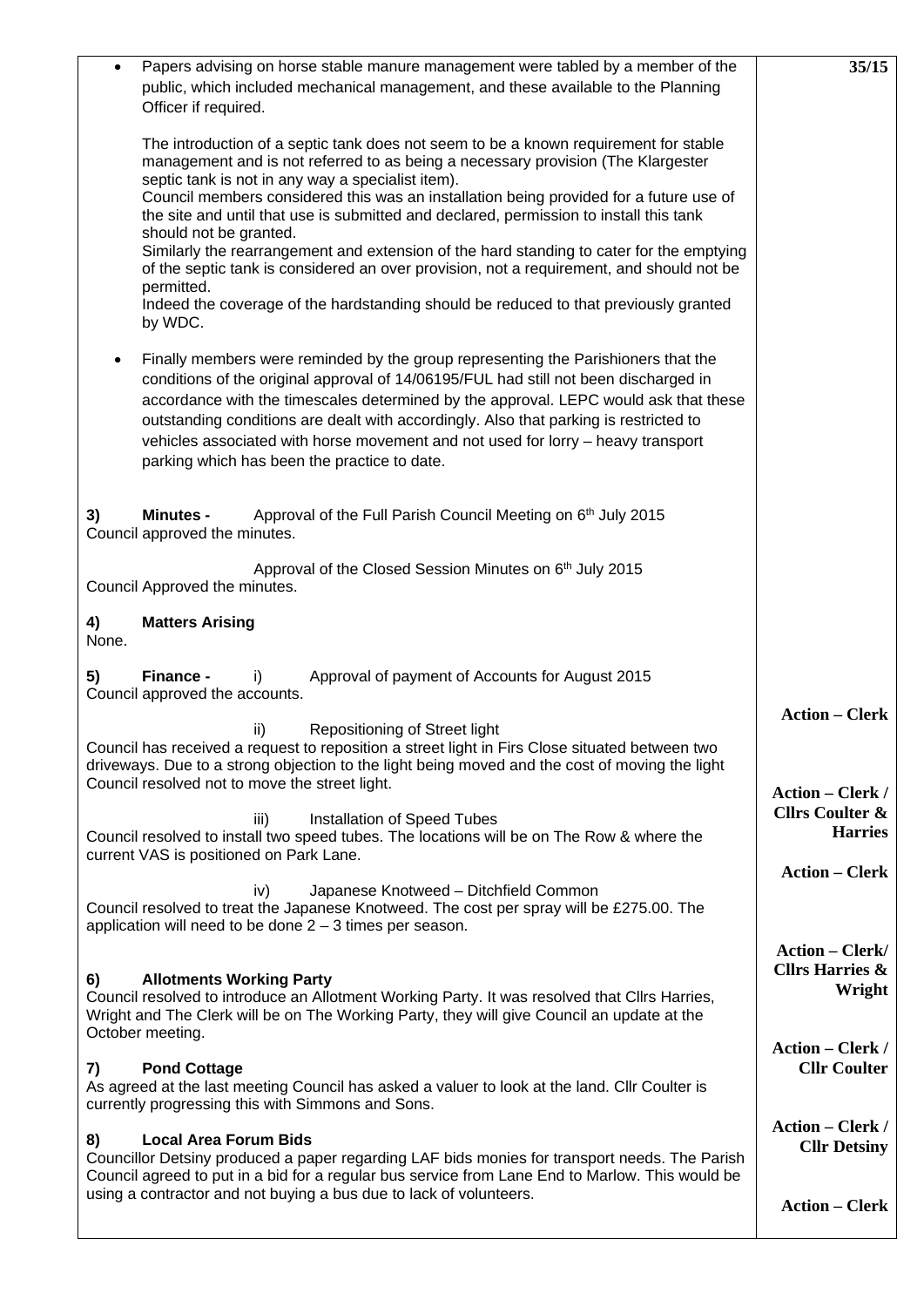| 9)<br><b>Signs for the Playing Fields</b><br>The Clerk presented a draft sign for the main gates at The Playing Fields. Council approved the<br>sign. Clerk to place the order.                                                                                              | 36/15<br><b>Action – Clerk</b>                                           |                                                                                                                                                                                                                                                                                                                                                                                                                                                          |                       |
|------------------------------------------------------------------------------------------------------------------------------------------------------------------------------------------------------------------------------------------------------------------------------|--------------------------------------------------------------------------|----------------------------------------------------------------------------------------------------------------------------------------------------------------------------------------------------------------------------------------------------------------------------------------------------------------------------------------------------------------------------------------------------------------------------------------------------------|-----------------------|
| <b>Appointment of new Solicitors</b><br>10)<br>Council agreed to appoint Hedley's Solicitors with immediate effect for all new Council work.<br>Council agreed to move new work to Hedley's Solicitors. Existing work will remain with Parrott<br>and Coales.                |                                                                          |                                                                                                                                                                                                                                                                                                                                                                                                                                                          |                       |
|                                                                                                                                                                                                                                                                              | <b>Action – Clerk</b>                                                    |                                                                                                                                                                                                                                                                                                                                                                                                                                                          |                       |
| 11)<br>Clerk's report<br>Council agreed to make a final payment of the music grant to the Lane End Primary School of<br>£1500.                                                                                                                                               | <b>Action – Clerk</b>                                                    |                                                                                                                                                                                                                                                                                                                                                                                                                                                          |                       |
| Council received a letter from a Parishioner regarding a memorial bench that has been in<br>storage at the LESA clubhouse. Council agreed for this to be put back on the playing fields.<br>Clerk to contact LESA.                                                           | <b>Action - Clerk</b>                                                    |                                                                                                                                                                                                                                                                                                                                                                                                                                                          |                       |
| Council received a letter about a herd of deer at Sandyfield Allotments. The Clerk will contact<br>John Morris regarding a possible "deer initiative" for the area.<br>The Clerk circulated a letter from the Lane End Doctors Surgery regarding a Patient Group<br>Meeting. | <b>Action – Clerk</b>                                                    |                                                                                                                                                                                                                                                                                                                                                                                                                                                          |                       |
| 12)                                                                                                                                                                                                                                                                          |                                                                          | Invitations to Meetings, Correspondence & Reports received                                                                                                                                                                                                                                                                                                                                                                                               |                       |
| Council noted the report.                                                                                                                                                                                                                                                    |                                                                          |                                                                                                                                                                                                                                                                                                                                                                                                                                                          | <b>Action – Clerk</b> |
| 13)<br><b>Matters raised by Councillors</b><br>CIIr Harries asked if Council would provide paper for those that print. The Clerk will bring some<br>reams of paper to a few meetings a year for those Councillors who print their own agenda<br>packs.                       | <b>Action – Clerk</b>                                                    |                                                                                                                                                                                                                                                                                                                                                                                                                                                          |                       |
| Planning: To consider new applications and receive Wycombe District Council<br>14)<br><b>Decisions and Appeals</b>                                                                                                                                                           |                                                                          |                                                                                                                                                                                                                                                                                                                                                                                                                                                          |                       |
| <b>New Applications</b>                                                                                                                                                                                                                                                      |                                                                          |                                                                                                                                                                                                                                                                                                                                                                                                                                                          |                       |
| 15/06913/CLP                                                                                                                                                                                                                                                                 | 2 Lammas Way<br>Lane End                                                 | Certificate of lawfulness for proposed construction of single<br>storey rear extension<br>No objection.                                                                                                                                                                                                                                                                                                                                                  |                       |
| 15/06849/FUL                                                                                                                                                                                                                                                                 | 2 St Maur Marlow<br>Road Lane End                                        | Householder application for construction of part two storey<br>part single storey rear extension<br>No objection.                                                                                                                                                                                                                                                                                                                                        |                       |
| 15/06812/FUL                                                                                                                                                                                                                                                                 | 7 Coronation<br>Crescent Lane End                                        | Householder application for construction of 1 x rear dormer<br>window in connection with loft conversion<br>Objection – the dormer window is very large and not<br>in keeping with the area. It would also be out of<br>character with the adjacent buildings.                                                                                                                                                                                           |                       |
| 15/06755/FUL                                                                                                                                                                                                                                                                 | Sandbanks Moor<br>Common Lane End                                        | Householder application for construction of single storey<br>front/side extension<br>No objection.                                                                                                                                                                                                                                                                                                                                                       |                       |
| 15/06831/FUL                                                                                                                                                                                                                                                                 | High Hedges<br>Cadmore End                                               | Householder application for construction of decking to in-fill<br>a hole in existing decking to rear<br>No objection.                                                                                                                                                                                                                                                                                                                                    |                       |
| 15/06985/FUL                                                                                                                                                                                                                                                                 | Dairy Pound<br>Cottage<br>Marlow Road<br>Cadmore End                     | Householder application for construction of detached double<br>garage<br>No objection.                                                                                                                                                                                                                                                                                                                                                                   |                       |
| 15/06989/FUL                                                                                                                                                                                                                                                                 | Former Culver<br>Graphics<br>and Essex Works<br>Finings Road<br>Lane End | Variation of condition 2 attached to PP 14/05473/FUL<br>(Redevelopment of the site comprising demolition of existing<br>Essex Works, conversion of the redundant barn to 1 x 2 bed<br>house and erection of 17 dwelling houses (4 x 2 bed, 7 x 3<br>bed and 6 x 4 bed) with associated access, turning, parking<br>and landscaping) to allow an amended list of approved<br>drawings to allow for the addition of a car port to plot 18<br>No objection. |                       |
|                                                                                                                                                                                                                                                                              |                                                                          |                                                                                                                                                                                                                                                                                                                                                                                                                                                          |                       |